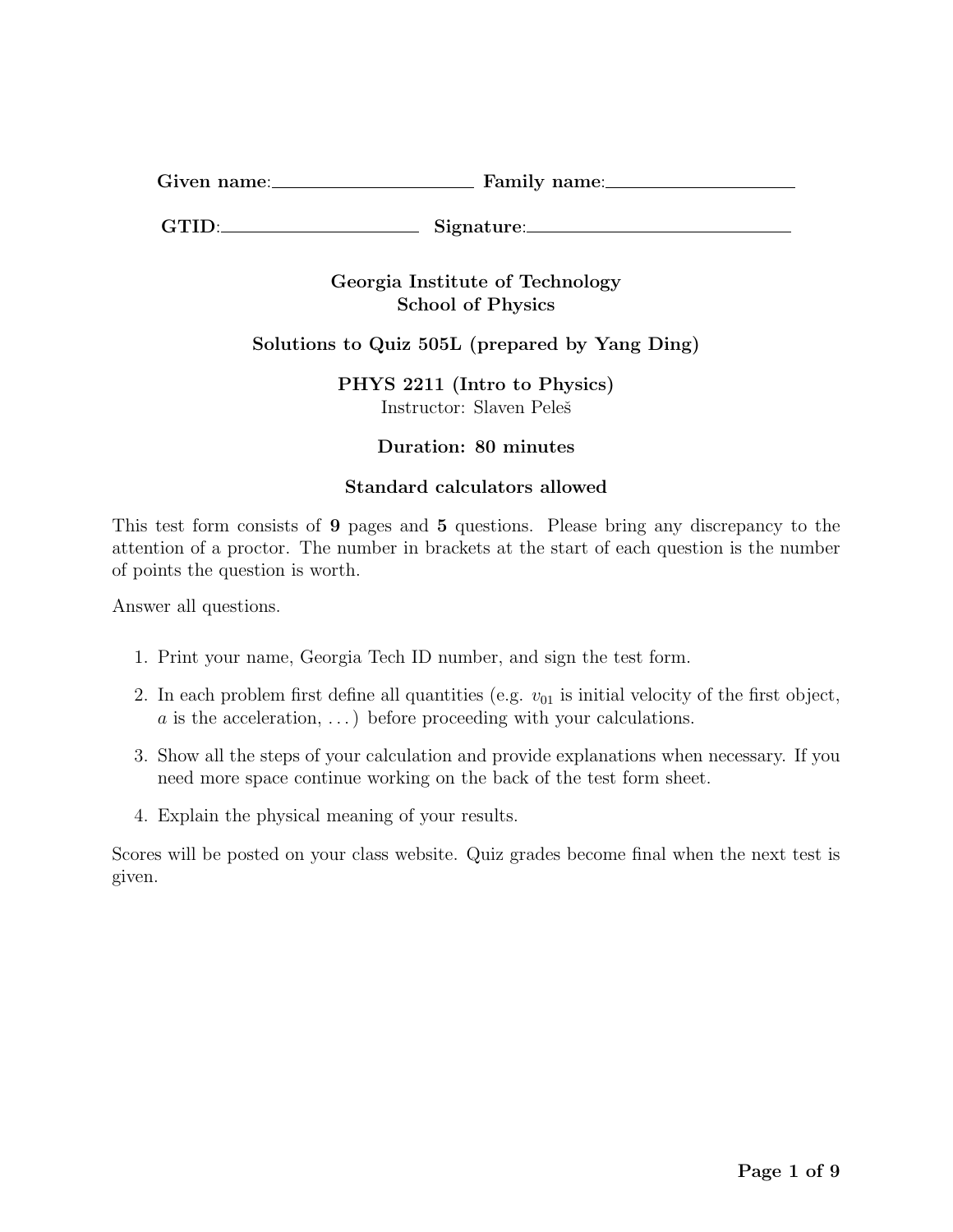

Figure 1.

- 1. [25] A 15 kg block is pushed 3.0 meters up a frictionless plane by a horizontal force of magnitude $F = 250$  N, as shown in Figure 1. The plane is inclined for 35 degrees above the horizontal. Take the acceleration due to gravity to be  $9.8 \text{ m/s}^2$ 
	- (a) What is the work that force  $F$  does on the block?
	- (b) What is the work that gravity does on the block?
	- (c) Calculate the work that normal force from the plane does on the block.
	- (d) Discuss your results. Which forces do positive and which negative work?

#### Solution

The directions of the force and the displacement are shown in the Figure 2. Let  $W_F, W_g, W_n$  represent the work done by the force F, gravity and the normal force from the plane.



#### Figure 2.

Since all forces are constant the work can be calculates as

$$
W_{12} = \int_{1}^{2} \overrightarrow{F} \cdot d\overrightarrow{s} = \overrightarrow{F} \cdot \int_{1}^{2} d\overrightarrow{s} = \overrightarrow{F} \cdot \overrightarrow{s}_{12}
$$
 (1)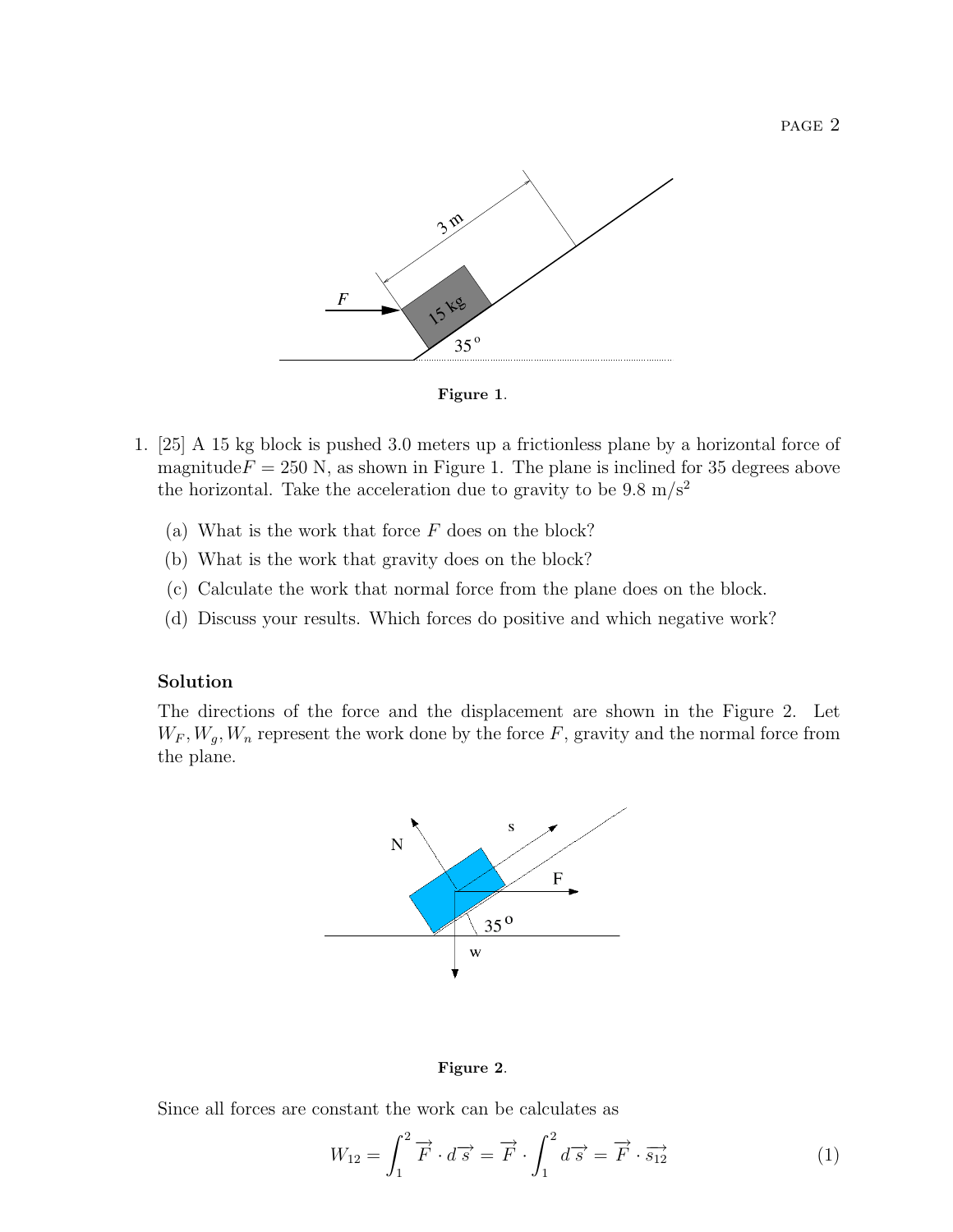(a) The work done by the  $F$  is:

$$
W_f = \vec{F} \cdot \vec{s} = 250N \times 3.0m \times \cos 35^\circ = 614J
$$

(b) The work done by the gravity is:

$$
W_g = \vec{w} \cdot \vec{s}
$$
  
= 9.8m/s<sup>2</sup> × 1.5kg × 3m × cos(90° + 35°)  
= -252J

(c) The work done by the normal force is:

$$
W_n = \vec{N} \cdot \vec{s} = 0
$$

(d) The work done by the gravity is negative and with a magnitude the same as the increase of the gravitational potential, which is  $mgs \times sin35^\circ$ . Because the normal force is also normal to the displacement, the work done by the normal force is zero. And the work done by the force  $F$  is *positive*.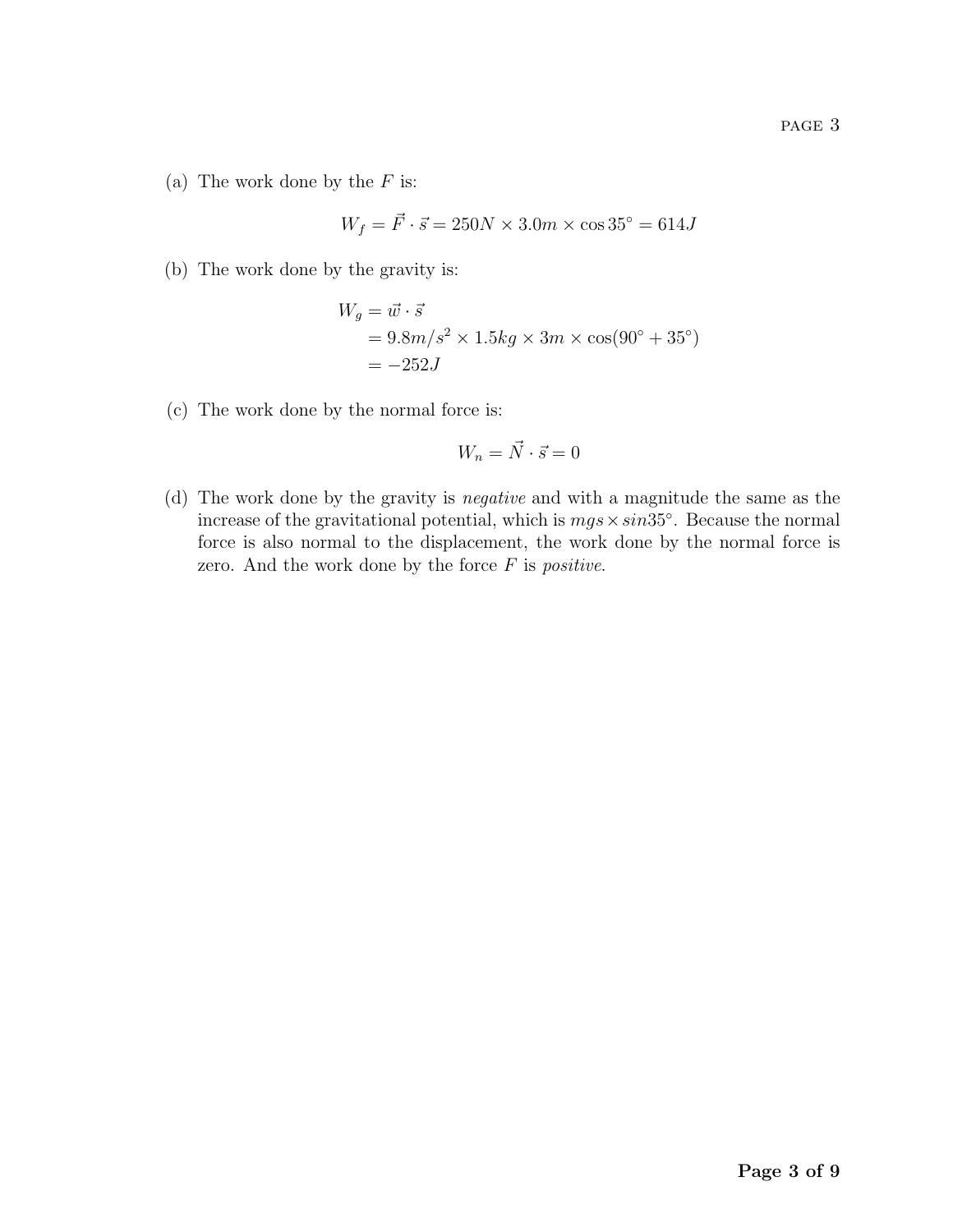

Figure 3.

- 2. [25] Figure 3 shows the potential energy diagram for a 0.2 kg particle released from rest at position  $x = 1$  m.
	- (a) What are the turning points of the motion? Explain.
	- (b) At what position will the particle have its maximum speed? Explain.
	- (c) What is the particle's maximum speed?

#### Solution:

Let  $m$  represent the mass of the particle and  $\nu$  represent the its speed.

- (a) At  $x=1$ m, the potential of the particle is  $U(x=1)=5J$  and its total energy is also  $E = 5J$  since it is released from rest. After that, the particle will move in positive x-direction because the potential decrease in positive x-direction. At the turning point, the velocity of the particle must be zero. Due to energy conservation, the potential at the turning points must be 5J. So the turning points are  $x = 1$  m and  $x = 6$  m. The particle will go forward and back between  $x = 1$  m and  $x = 6$  m. Note that since the potential is not necessarily the gravitational potential, the x may be other than height.
- (b) The total energy of the particle is conserved. So when its potential So when  $U(x)$ reach its minimum, the speed will reach its maximum. The figure indicate that the minimum of  $U(x)$  is 1J when  $x = 2$  m.
- (c) Let  $v_{max}$  represent the maximum speed. From energy conservation it follows:

$$
E = U(x = 2) + \frac{1}{2}mv_{max}^2 \Rightarrow v_{max} = \sqrt{\frac{2[E - U(x = 2)]}{m}} = 6.32 \,\mathrm{m/s}
$$

So the maximum speed of the particle is 6.32 m/s.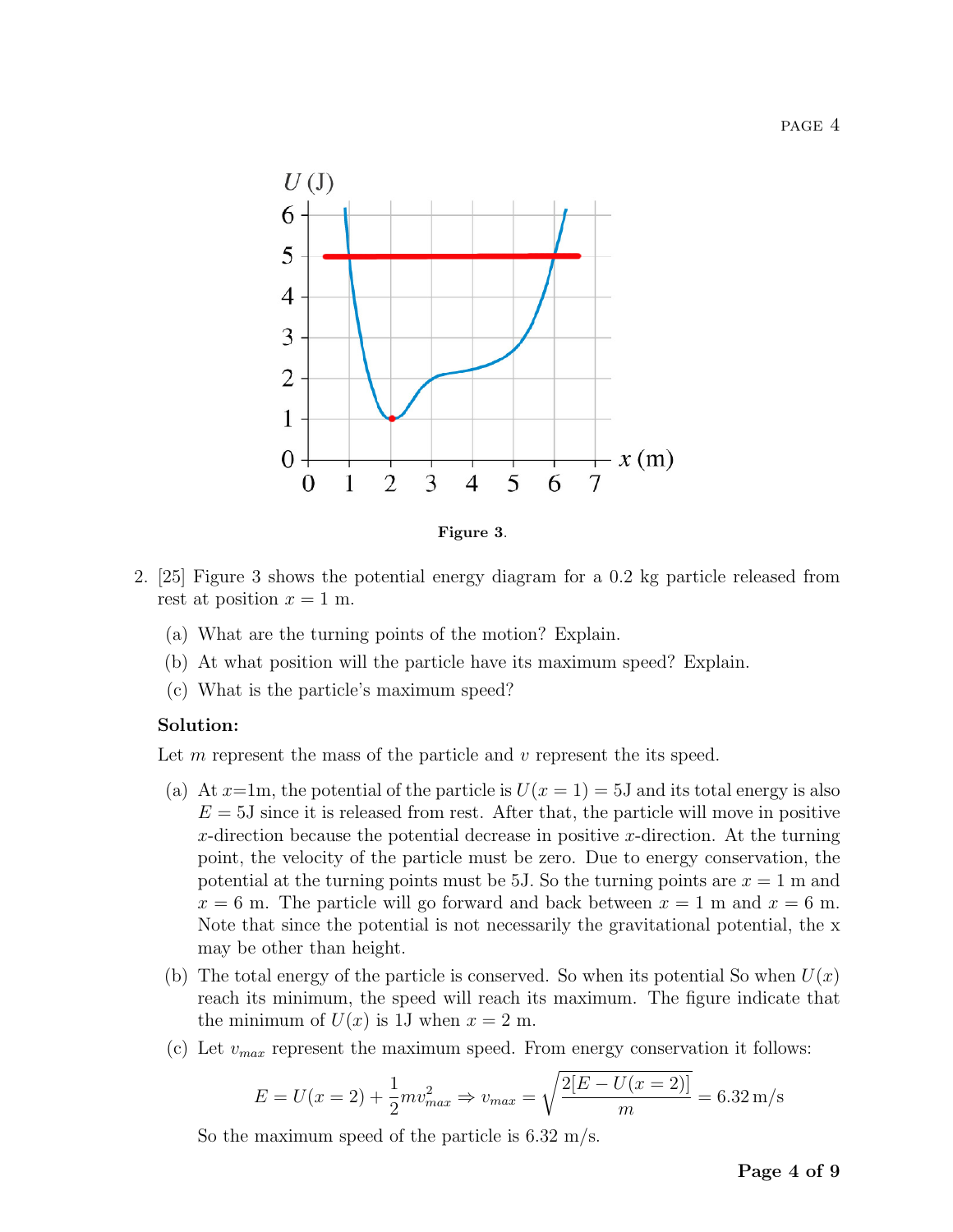3. [25] A crane has an engine connected to a pulley-cable system that hoists a bucket of cement with a total weight of 20,000 N to a height of 40 m. If there is a frictional retarding force of 5000 N acting in the pulley-cable, what is the total power supplied by the engine if it pulls the load upward at constant speed of 3.0 m/s?

### Solution:

There are three forces exert on the bucket: the gravity, the retarding force and the force from the system. We use  $\vec{W}$ ,  $\vec{F}_r$  and  $\vec{F}_s$  to represent them. Because the bucket is moving at a constant speed, the net force acting on it is zero, that is:

$$
\vec{W} + \vec{F_r} + \vec{F_s} = 0.
$$

Since they are all vertical, take upward direction as positive direction and we have:

$$
-|\vec{W}| - |\vec{F_r}| + |\vec{F_s}| = 0,
$$
  
\n
$$
|\vec{F_s}| = |\vec{W}| + |\vec{F_r}|,
$$
  
\n
$$
|\vec{F_s}| = 5000N + 20,000N = 25,000N.
$$

Let  $P$  represent the total power of the system, then

 $P = \vec{F}_s \cdot \vec{v}$ , where  $\vec{v}$  is the velocity of the bucket.

The velocity of the bucket and the force from the system are in the same direction, so the total power of the system is just:

$$
P = |\vec{F_s}||\vec{v}| = 25,000N \times 3.0m/s = 75,000N \cdot m/s
$$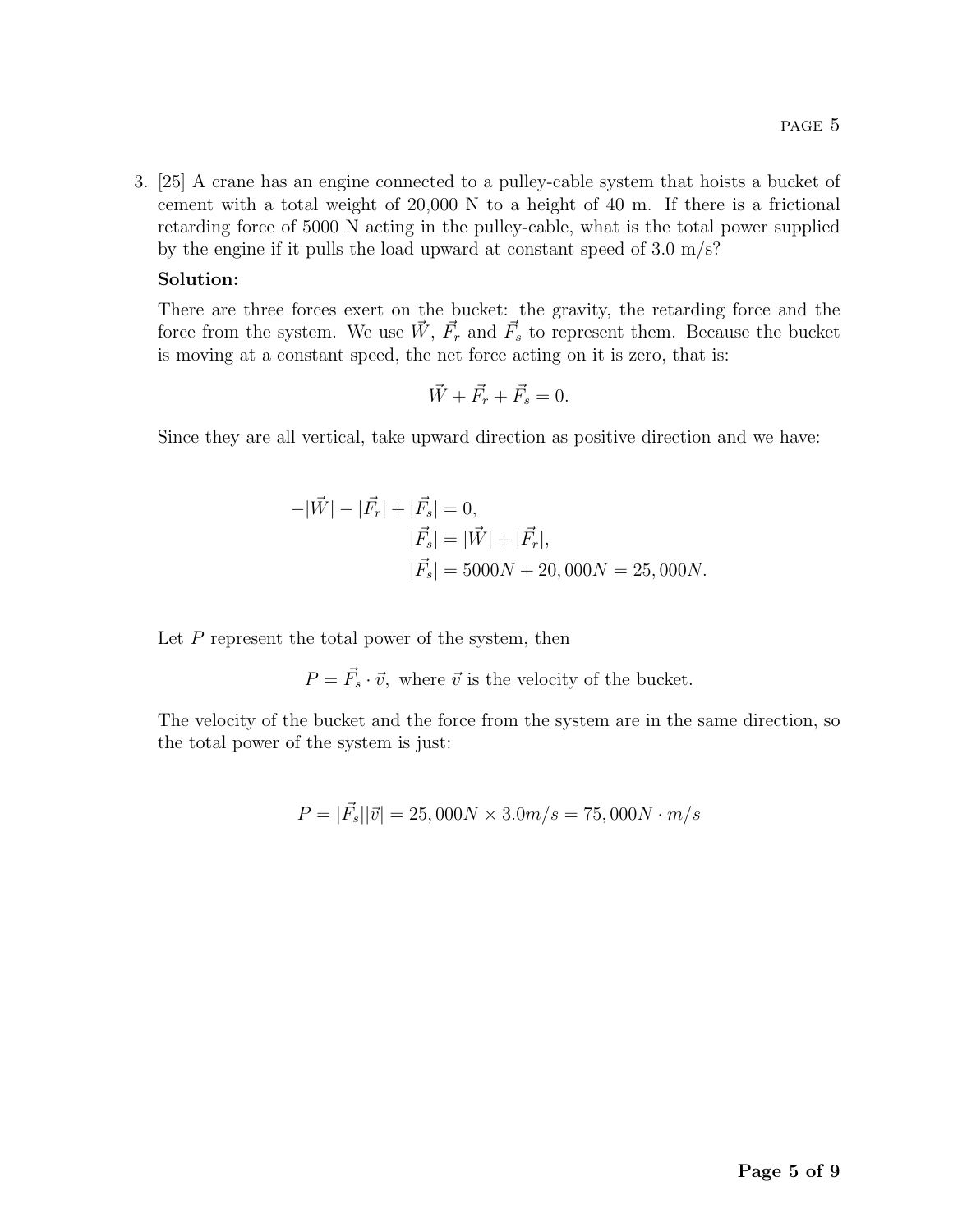4. [25] A spacecraft of mass m is orbiting a planet of mass  $M$  in a circular orbit of radius R. What is the minimum additional energy required to send the spacecraft far away from the planet? Explain.

### Solution:

Let  $v$  represent the speed of the spacecraft and  $a$  represent the magnitude of the acceleration of it. And let  $w$  be the magnitude of the gravitational force on the spacecraft. When the spacecraft orbiting in a circle, the acceleration is:

$$
a = \frac{v^2}{R}
$$

And the only force acting on the spacecraft is the gravity. So from Newton's second law we have:

$$
w = ma.
$$

And together with the Newton's law of gravity

$$
w=\frac{GMm}{R^2}(\textbf{G}
$$
 is the gravitational constant)

we obtain:

$$
w = m\frac{v^2}{R} = \frac{GMm}{R^2}
$$

$$
\Rightarrow \frac{1}{2}mv^2 = \frac{GMm}{2R}
$$

We can see that on the left hand of the last equation is just the kinetic energy of the spacecraft.

Let  $U_q$  represent the gravitational potential at R, and

$$
U_g = -\frac{GMm}{R}
$$
 (We have chosen the potential be zero at  $r \to \infty$ )

To send the spacecraft far away form the planet means we are going to put the spacecraft at a point where gravitational potential is nearly zero. There the total mechanical energy of the spacecraft is at least zero because it may also have non-negative kinetic energy. And when the spacecraft is on a orbit of radius of R, the total mechanical energy is only:

$$
\frac{1}{2}mv^2 + U_g = \frac{GMm}{2R} + (-\frac{GMm}{R}) = -\frac{GMm}{2R}
$$

So we have to add energy at least of

$$
0 - \left(-\frac{GMm}{2R}\right) = \frac{GMm}{2R}
$$

to send the spacecraft far away.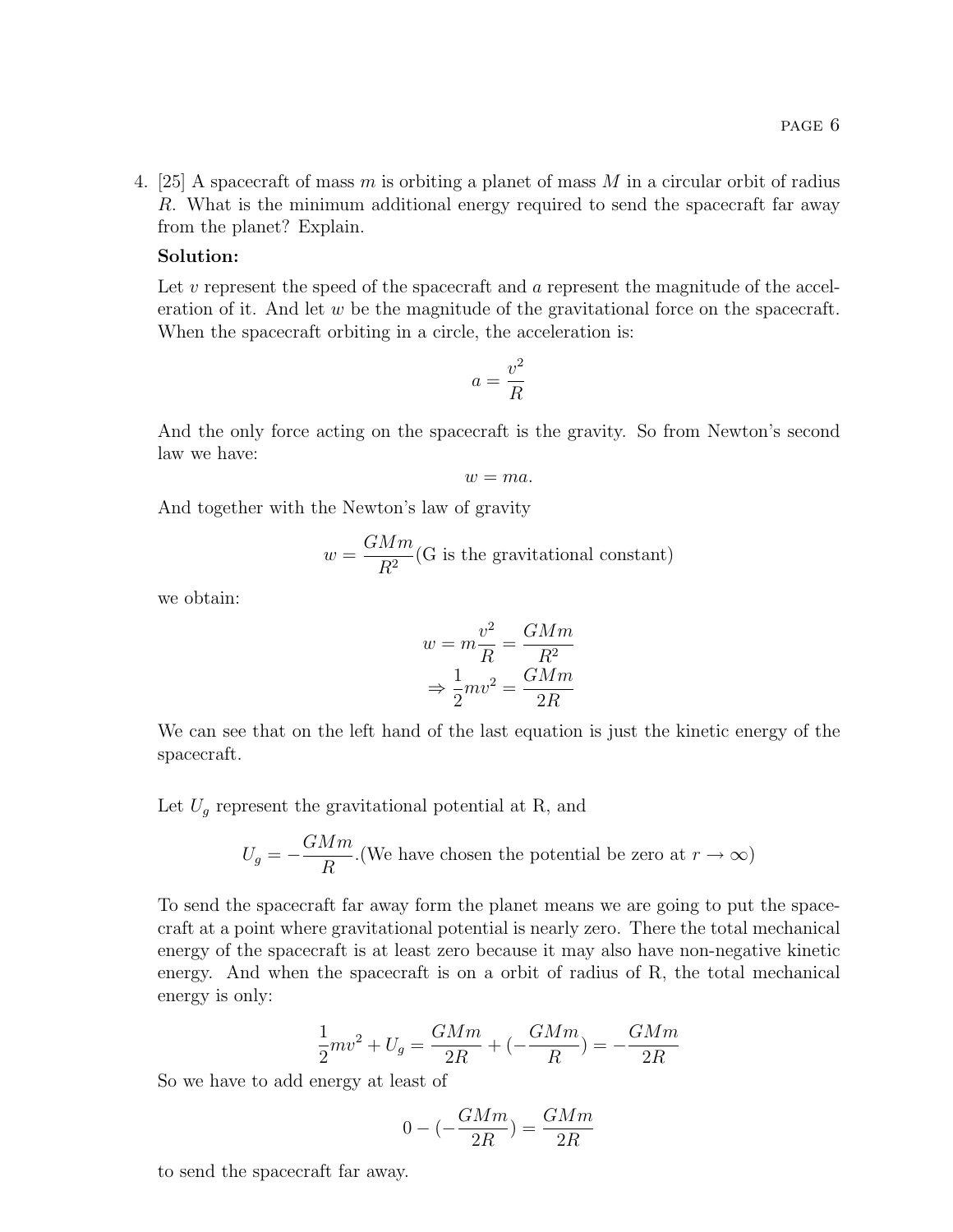### Discussion:

When choose the zero point of the gravitational potential at infinite far, the gravitational potential is negative. And the total mechanical energy of the spacecraft is also negative if the spacecraft is orbiting the planet with circular orbit. So to send the spacecraft far away from the planet, we have to add extra energy to it.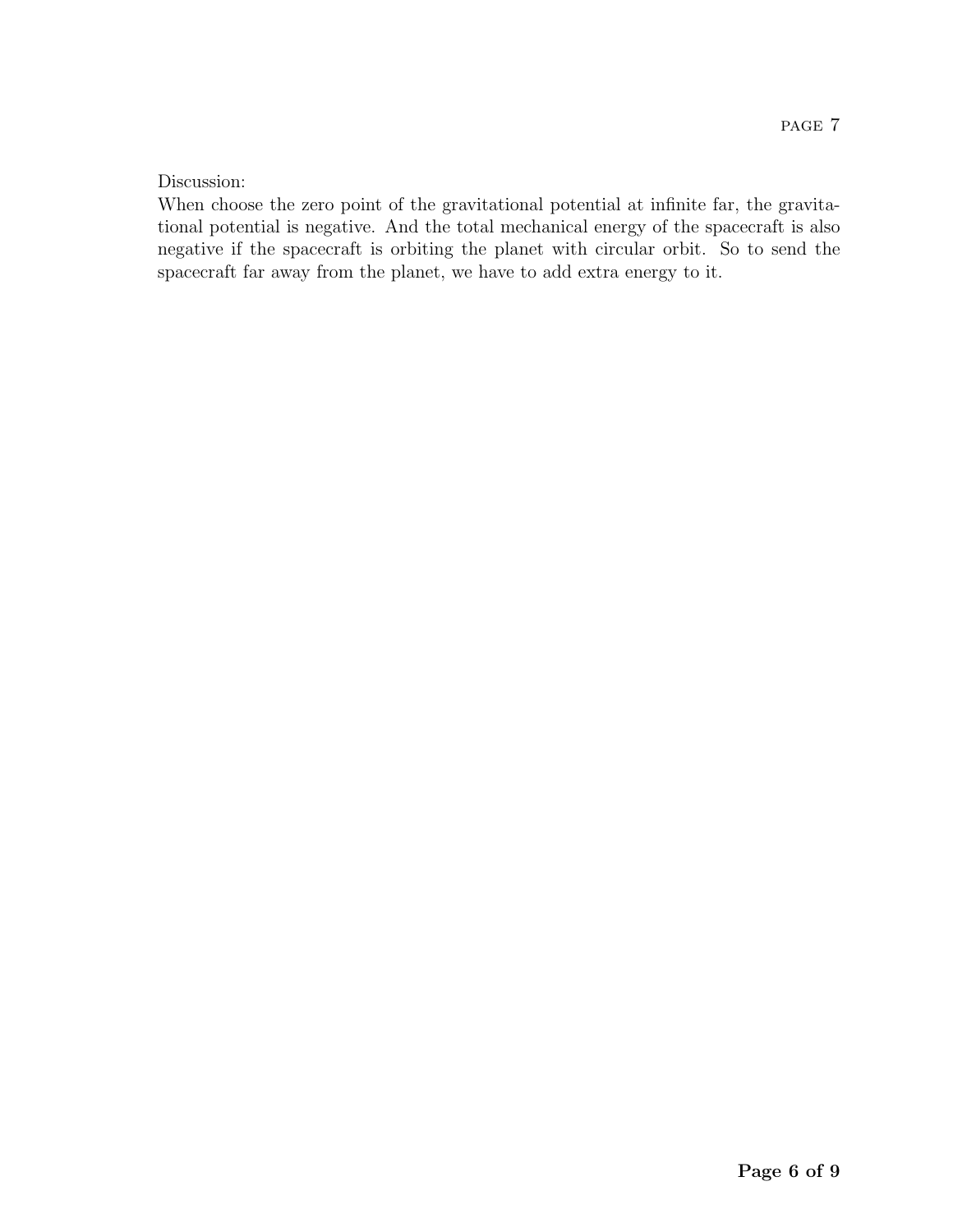

Figure 4.

- 5. [25] A spring-mass system consisting of a 1 kg block and a spring with elasticity constant 300  $\mathrm{N/m}$  is initially in its equilibrium position (Figure 4). The 1 kg block undergoes a collision with a 4 kg block, which is moving at speed 4.0 m/s. After the collision the two blocks stick together. Assume that friction is negligible.
	- (a) What is the maximum compression of the spring (in terms of length) after the collision?
	- (b) What is the amount of mechanical energy lost in the collision?

### Solution:

Use index of 1 to represent the 4kg block and index of 2 to represent the 1kg block. The mass of the two blocks are  $m_1 = 4kg$  and  $m_2 = 1kg$ .

Let  $v_{b1}$  and  $v_{b2}$  represent the velocities before collision:  $v_{b1} = 4m/s$ ,  $v_{b2} = 0m/s$ . And let  $v_{a1}$  and  $v_{a2}$  represent the velocities right after collision.

(a) Consider the two blocks as a system, then the only force in horizontal direction exert on the system during the collision is from the spring. But since the collision happens very quickly, the impulse form the spring is negligible. So the momentum of the system is reserved:

$$
m_1v_{b1} + m_2v_{b2} = m_1v_{a1} + m_2v_{a2}.
$$

After the collision the two blocks stick together, so they have the same velocity:

$$
v_{a1}=v_{a2}.
$$

From these two equations and plug in the values we obtain:

$$
4kg \times 4m/s + 1kg \times 0m/s = 4kg \times v_{a1} + 1kg \times v_{a1},
$$
  

$$
\Rightarrow v_{a1} = 3.2m/s
$$

And then the spring is compressed by the two blocks while the two blocks slow down. During the compression, the mechanical energy is conserved, that's the sum of the potential energy in the spring and the kinetic energy of the two blocks